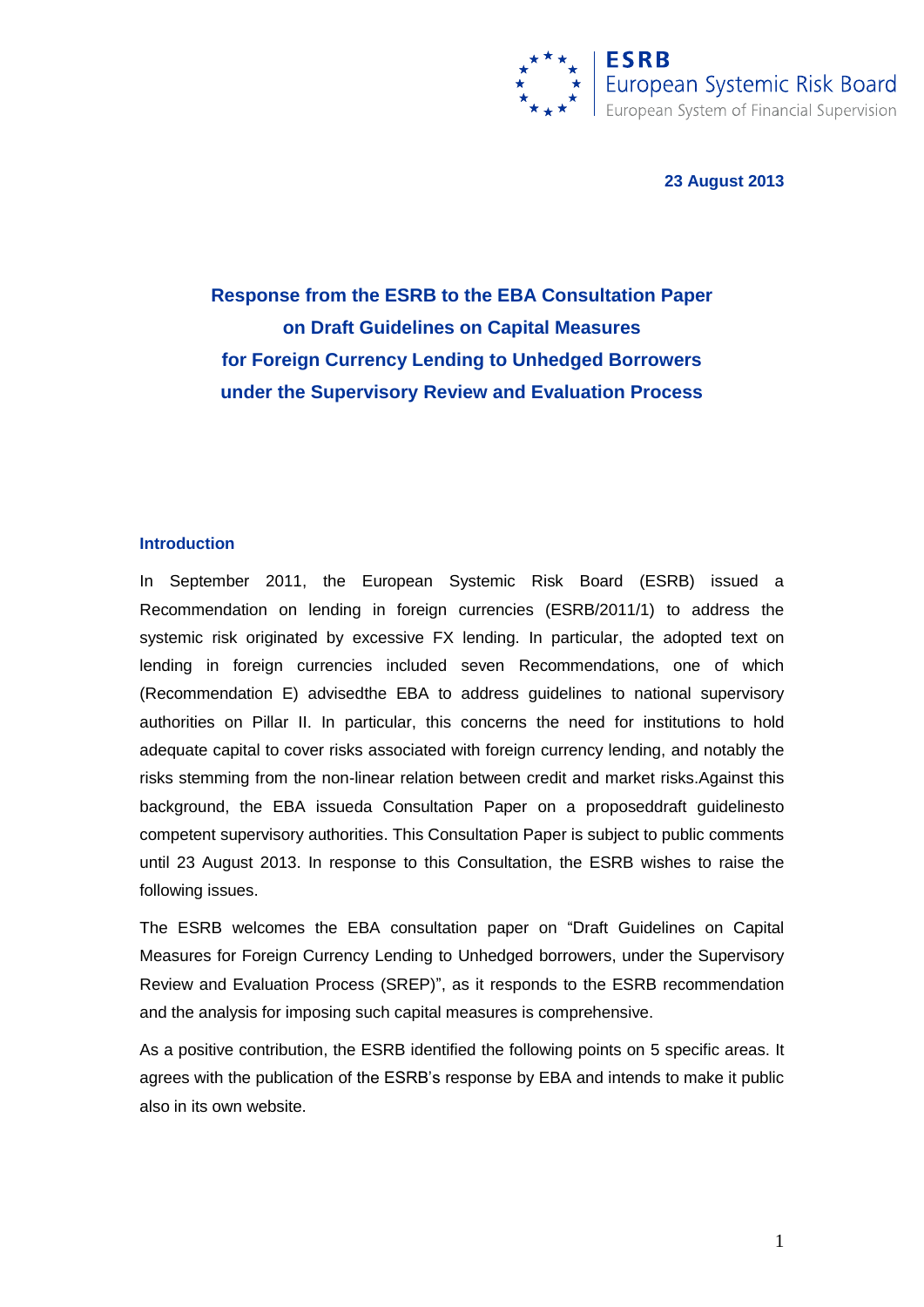

## **1 - On the presumed identification of the share of unhedged lending in the overall foreign currency lending**

The ESRB Recommendation aims at reducing risks affecting unhedged borrowers only. This is a crucial criterion of economic proportionality to avoid any unintended consequences on the activities of those market players which are either naturally hedged or are able to enter into hedging agreements. It is therefore crucial to have effective procedures to identify which borrowers are hedged and which borrowers are *not* hedged. This information is however often not available to authorities.

The EBA proposes (§ 4) that "wherever data on FX lending to unhedged borrowers is unavailable from an institution, competent authorities should use FX lending to households as a proxy for FX lending to unhedged borrowers."

The following comments concern the concept of FX lending to so-called "households and non-profit institutions"<sup>1</sup>as a valuable*proxy* for overall FX lending to unhedged borrowers. The proxy aims at making sure that the effective exposure of credit institutions to unhedged borrowers is not underestimated, in those cases where effective information is missing. However, there is a residual risk of underestimation, as it may be expected that also a portion of lending to non-financial corporations (e.g. small and medium sized companies; local municipalities) may triggersizeable exchange rate risks, due to a lack of hedging.

While it is acceptable that institutions use FX lending to households as a first proxy to determine their overall unhedgedlending activity to all categories of borrowers, the EBA guidelines should embed a system of incentives to make sure that credit institutions rely less and less on such a proxy concept, and increasingly collect real information on their overall level of lending to unhedged borrowers. Accordingly, the EBA guidelines should emphasise that institutions adequately reflect material risks stemming from FX lending to unhedged borrowers in their ICAAP.

1

<sup>&</sup>lt;sup>1</sup>As defined in Regulation (EC) No 25/2009 of the European Central Bank of 19 December 2008concerning the balance sheet of the monetary financial institutions sector (Recast) (ECB/2008/32)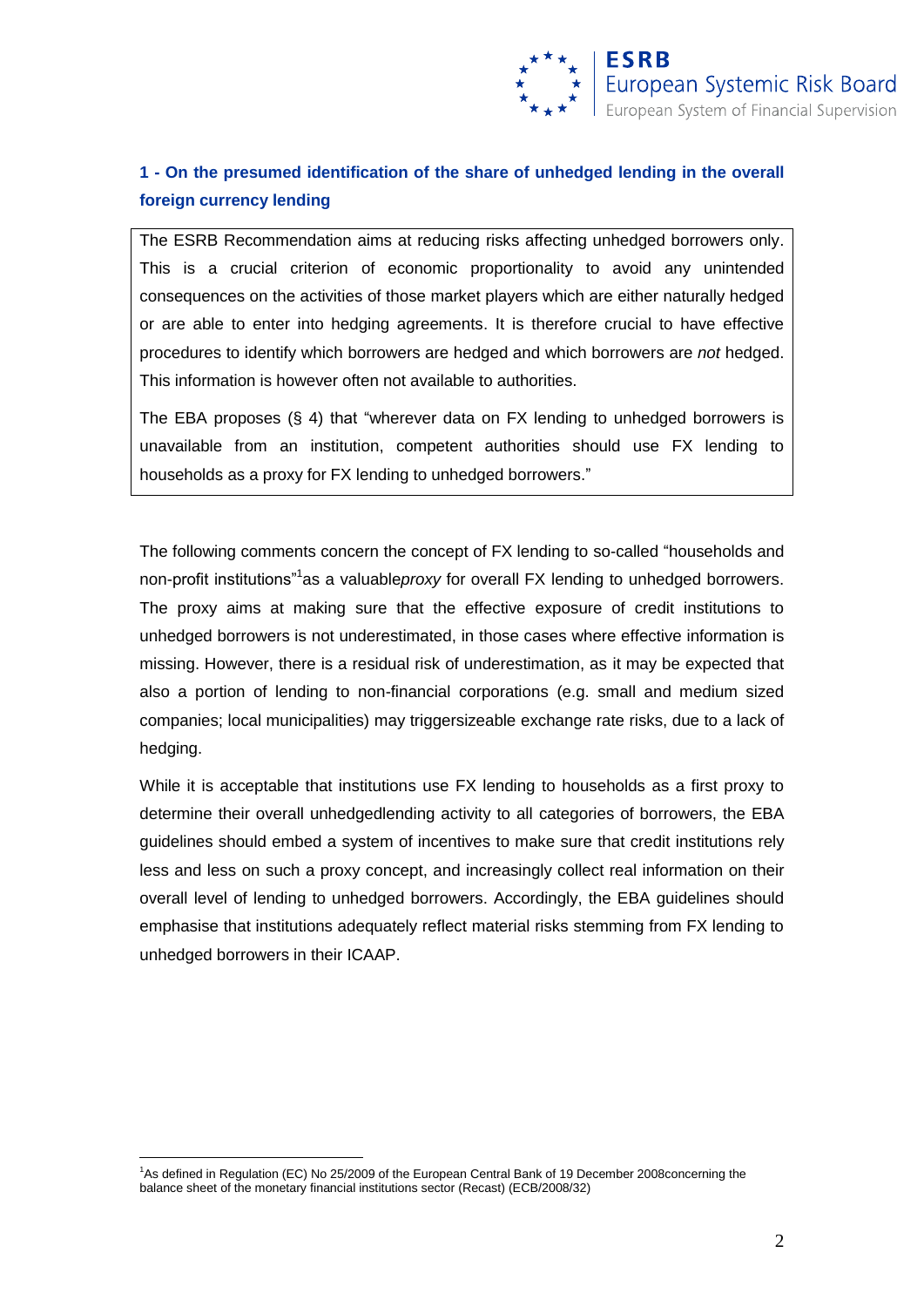

### **2 - On the impact of the FX exchange regime on the supervisory assessment**

The EBA suggests (§ 10) that the definition of the exchange rate regime would have an impact on the assessment to be taken by competent authorities. The latter should also ensure that credit institutions fully understand the impact of the foreign exchange regime on effective real exchange risk.

To clarify the text it is suggested that it would be interpreted in the sense that the classification of the exchange rate regime should not unduly bias the assessment by competent authorities on potential exchange rate risks. Relying only on a definition of public policies might have the following effects:

- First, it is notorious that the *de jure* classification of exchange rate regimes may be substantially different from *de facto* exchange rate developments. A pure consideration of *de jure* categorisation should be avoided.
- Second, in cases where exchange rate exposures are very significant, tail risk events (like the possible "break" of a fixed exchange rate regime, including "hard pegs") may have material implications of first order, i.e. affecting the debt servicing capacity of unhedged borrowers and consequently having a material impact on credit risk. Tail risks should therefore not be ignored in the assessment by supervisory authorities.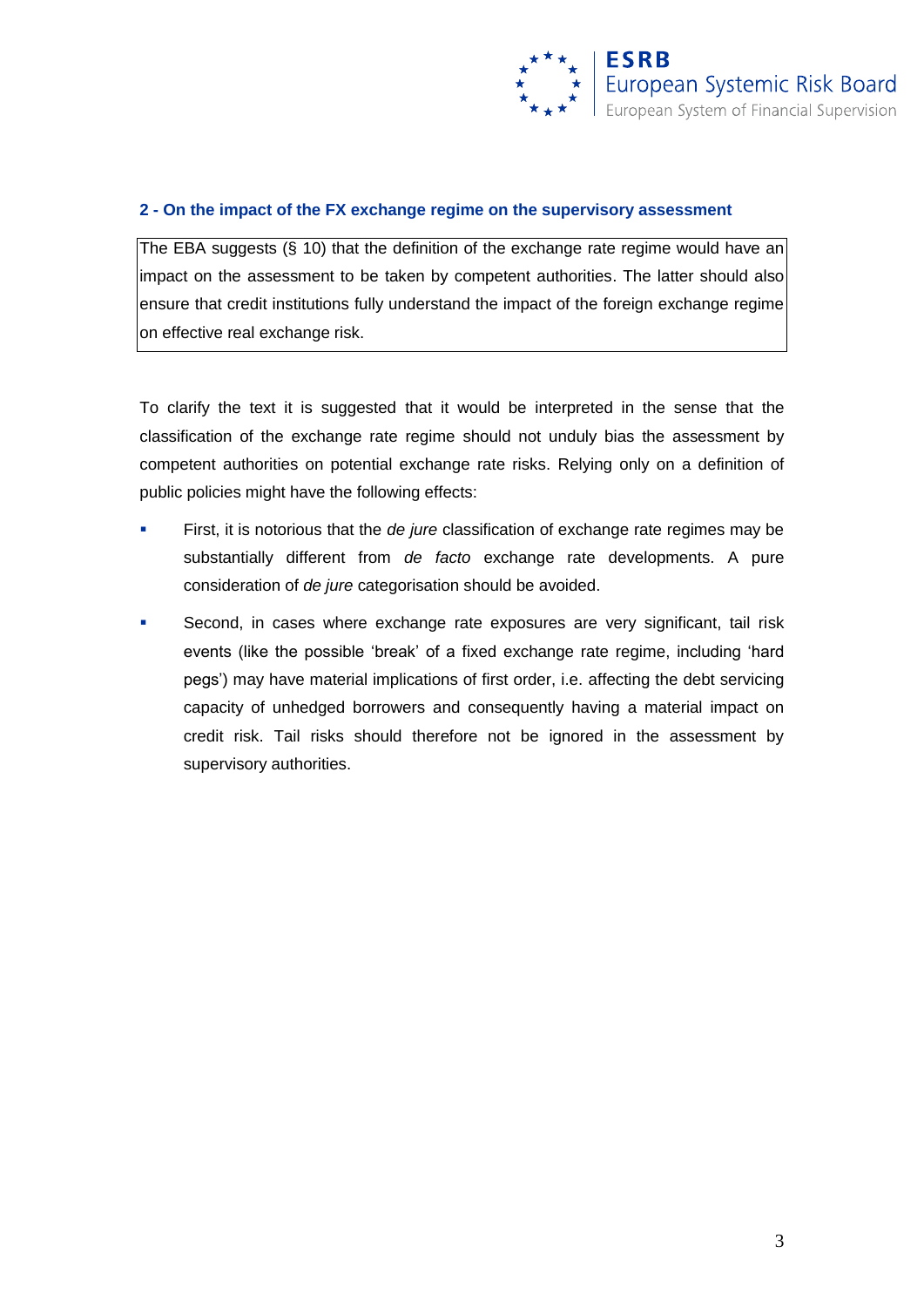

#### **3 - On the assessment of whether capital levels are adequate**

The thrust of the recommendation E is to make sure supervisors assess whether the level of capital institutions hold is commensurate to the risks stemming from the risks they bear on the specific case of foreign exchange loans. It is noted, in particular that foreign exchange loans compound market risks (foreign exchange rate risk) and credit counterparty risks in anon-linear fashion. As EBA suggests (§15), this must be supported bythe credit institutions' capacity to identify the factors affecting their capital position, and be further enhanced by their readiness to accommodate higher capital needs, if need be.

The comments refer to the need to strengthen this assessment.

**The language of paragraph 15 should be strengthened by stressing that one of the** main tasks of supervisors is to assess whether institutions cover these risks within their ICAAP and whether institutions provide a reasoned assessment of capital levels. Furthermore, another key task of supervisors isto ensure that the supervisory assessment leads to supervisory measuresif capital levels are deemed insufficient (which are then covered in the following section "III.3 Application of supervisory measures").